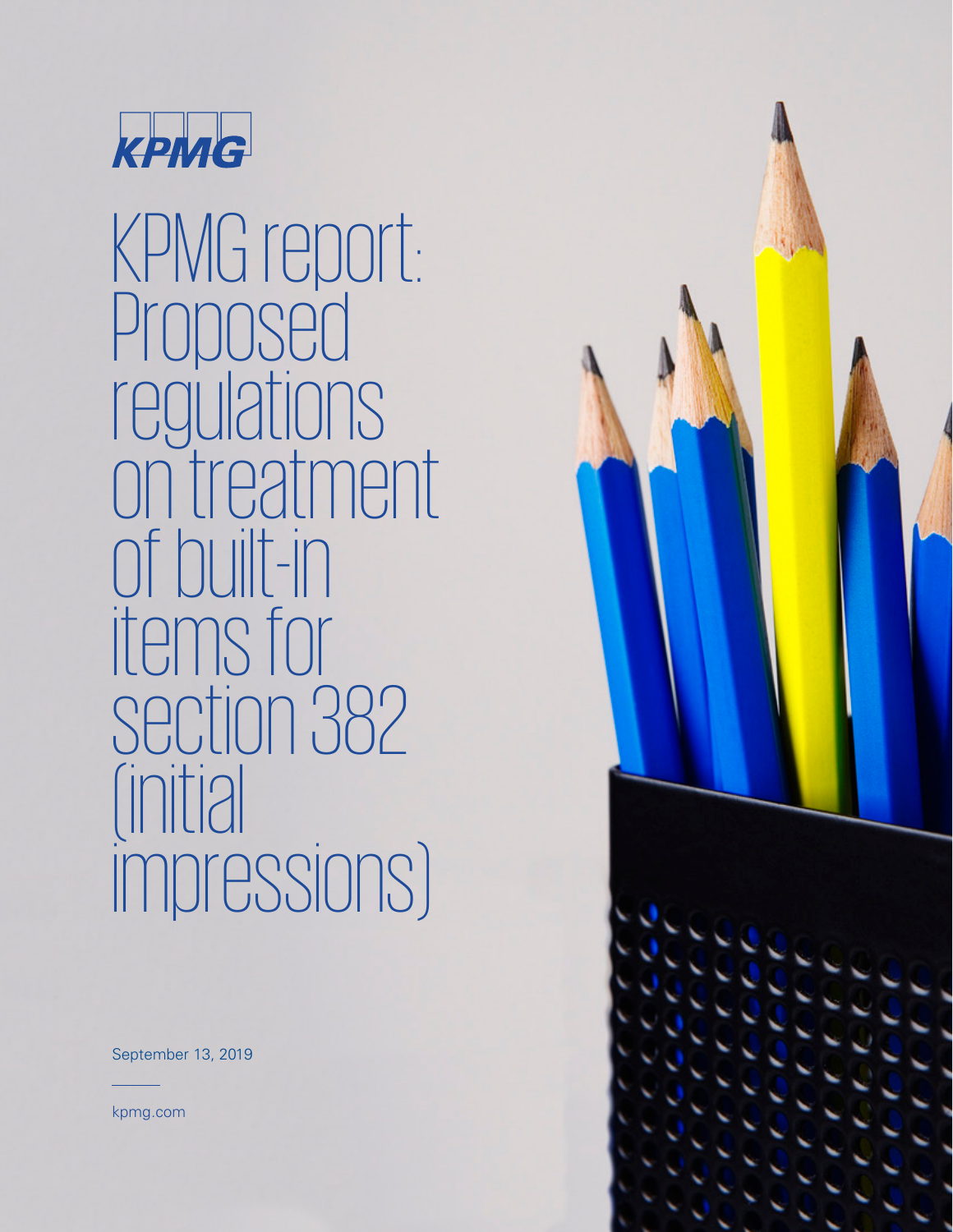# Introduction

The U.S. Treasury Department and IRS this week released proposed regulations (REG-125710-18) (the "Proposed Regulations") that address items of income and deduction that are included in the calculation of built-in gains and losses under section<sup>[1](#page-1-1)</sup> 382(h).

If finalized, the [Proposed Regulations](https://www.govinfo.gov/content/pkg/FR-2019-09-10/pdf/2019-18152.pdf) [PDF 364 KB] (19 pages) would significantly change the landscape of current law in ways that have almost universally adverse implications for affected taxpayers.

#### Contents

#### <span id="page-1-0"></span>Background

l

Section 38[2](#page-1-2) seeks to prevent loss trafficking<sup>2</sup> by imposing a limitation on the use of pre-change losses to offset post-change income after a loss corporation undergoes an ownership change.<sup>[3](#page-1-3)</sup> In general, a section 382 limitation is equal to the value of the stock of the loss corporation immediately before the ownership change, multiplied by the long-term tax-exempt rate in effect on the change date, with certain potentially significant adjustments.[4](#page-1-4)

<span id="page-1-1"></span><sup>1</sup> "Section" refers to sections of the Internal Revenue Code of 1986, as amended, and the term Treasury Regulations refers to the Treasury Regulations promulgated thereunder.

<span id="page-1-2"></span><sup>&</sup>lt;sup>2</sup> Loss trafficking often involves an acquisition of "loss corporation" stock, followed by the contribution of income-producing assets to the loss corporation, for the purpose of using the losses to offset the income. A "loss corporation" generally is a corporation that (1) is entitled to use a net operating loss carryforward, a capital loss carryover, a carryover of excess foreign taxes, a carryforward of a general business credits, a carryover of a minimum tax credit, or a section 163(j) disallowed interest carryforward; (2) incurs such a loss or generates such a credit in a year in which it undergoes an ownership change; or (3) has a net unrealized built-in loss. Section 382 is only applicable to loss corporations. Section 382(k)(1) and Reg. section 1.382-2(a)(1)(i).

<span id="page-1-3"></span><sup>&</sup>lt;sup>3</sup> Section 382(a). In general, an "ownership change" occurs under section 382 when, on a particular "testing date," the percentage stock ownership (by value) of one or more "5-percent shareholders" has increased by more than 50 percentage points over the lowest percentage stock ownership (by value) held by such shareholders at any time during a prescribed "testing period" (generally three years). Section 382(g).

<span id="page-1-4"></span><sup>4</sup> Section 382(b)(1).

<sup>© 2019</sup> KPMG LLP, a Delaware limited liability partnership and the U.S. member firm of the KPMG network of independent member firms affiliated with KPMG International Cooperative ("KPMG International"), a Swiss entity. All rights reserved. Printed in the U.S.A. The KPMG name and logo are registered trademarks or trademarks of KPMG International.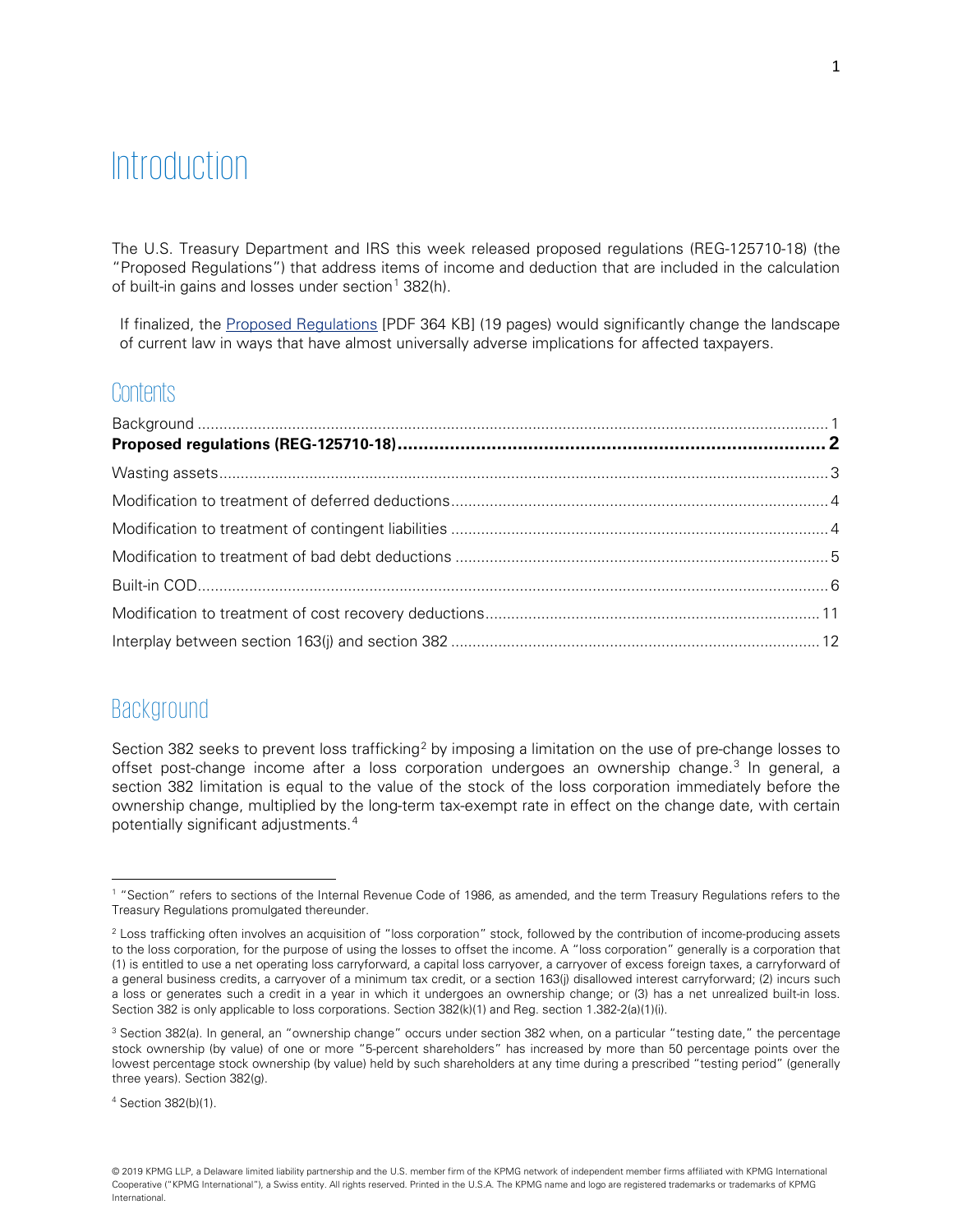One such adjustment is contained in section 382(h). Section 382(h) provides rules for the treatment of built-in gain or loss recognized during the five-year period beginning on the change date (the "recognition period") with respect to assets owned by the loss corporation immediately before ownership change. Generally, if an old loss corporation has net unrealized built-in gain ("NUBIG") immediately before the ownership change, the section 382 limitation for any recognition period tax year is increased by the recognized built-in gain ("RBIG") for such tax year, up to the amount of the NUBIG (reduced by NUBIG absorbed in prior years).<sup>[5](#page-2-1)</sup> If, on the other hand, an old loss corporation has net unrealized built-in loss ("NUBIL") immediately before the ownership change, any recognized built-in loss ("RBIL") for any recognition period tax year is treated as a pre-change loss for purposes of the section 382 limitation, up to the amount of the NUBIL (reduced by NUBIL absorbed in prior years).<sup>[6](#page-2-2)</sup> These rules reflect a neutrality principle, which aims to treat built-in gains and losses of a loss corporation recognized during the recognition period in the same manner as if they had been recognized before the ownership change.

In 2003, the IRS issued Notice 2003-65 to provide interim guidance regarding the identification of built-in items for purposes of section 382(h). Notice 2003-65 provides two alternative approaches on which taxpayers can rely in making such determinations.

- The first approach generally adopts the methodology used under section 1374(d) and the Treasury Regulations sections promulgated thereunder, which apply accrual accounting concepts (the "1374 Approach").
- The second approach generally compares a loss corporation's actual items of income, gain, deduction, and loss against those that would have resulted had the loss corporation made a section 338 election with respect to a hypothetical sale of all its stock on the change date (the "338 Approach").

Generally, the 338 Approach provides taxpayer-favorable rules for taxpayers that are in a NUBIG position. Also generally, the 1374 Approach provides taxpayer-favorable rules for taxpayers that are in a NUBIL position.

# <span id="page-2-0"></span>Proposed regulations (REG-125710-18)

The Proposed Regulations would require taxpayers to apply a modified version of the 1374 Approach, but would eliminate a number of taxpayer-favorable provisions set forth in Notice 2003-65, including the entire 338 Approach and many of the favorable components of the 1374 Approach. One way to think of the method prescribed by the Proposed Regulations is as a combination of the least taxpayer-favorable provisions of each of the two Notice 2003-65 approaches. As discussed in greater detail below, the Proposed Regulations treat as RBIL many built-in loss or deduction items that would not have been taken into account as RBILs under the 1374 Approach but which might have been taken into account under the 338 Approach, while adhering to a fairly strict accrual method with respect to built-in gain items.

The Proposed Regulations would apply to any ownership change occurring after date of publication of the Treasury Decision adopting the Proposed Regulations as final in the Federal Register. However, taxpayers may choose to apply the Proposed Regulations to ownership changes occurring in a year which respect to which section 6511(a) has not expired, so long as the rules are applied consistently to such ownership change and all subsequent ownership changes before the applicability of the final

 $\overline{a}$ 

<span id="page-2-1"></span><sup>5</sup> Section 382(h)(1)(A).

<span id="page-2-2"></span><sup>&</sup>lt;sup>6</sup> Section 382(h)(1)(B). If a loss corporation's NUBIG or NUBIL does not exceed a threshold amount (the lesser of \$10 million or 15% of the fair market value of certain assets immediately before the ownership change), the loss corporation's NUBIG or NUBIL will be zero. Section 382(h)(3)(B).

<sup>© 2019</sup> KPMG LLP, a Delaware limited liability partnership and the U.S. member firm of the KPMG network of independent member firms affiliated with KPMG International Cooperative ("KPMG International"), a Swiss entity. All rights reserved. Printed in the U.S.A. The KPMG name and logo are registered trademarks or trademarks of KPMG International.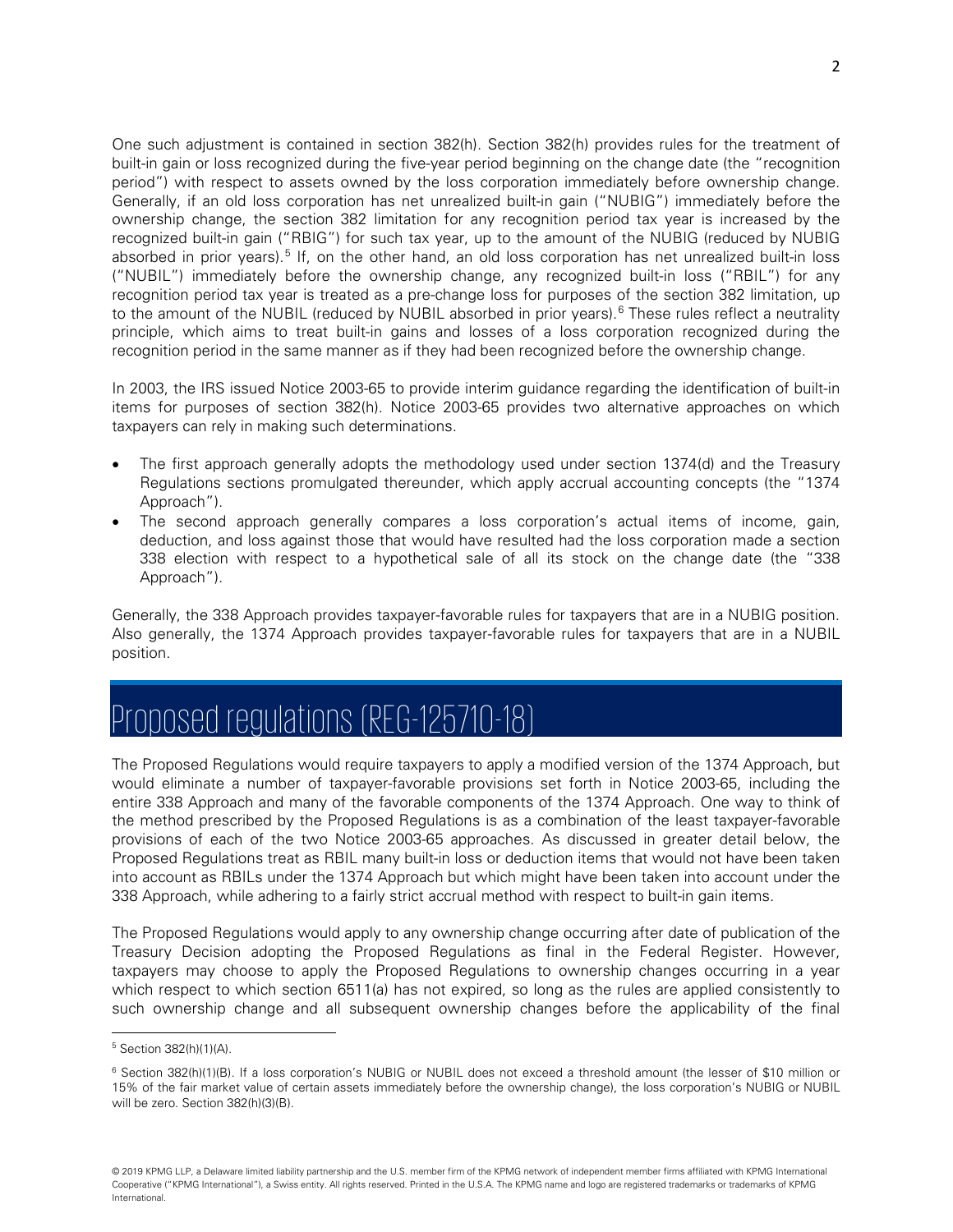regulations. Outlined below are some of the ways in which the Proposed Regulations differ from current law.

#### KPMG observation

Given the likelihood of substantial pushback from taxpayers, it is to be anticipated that finalization will take some time following the 60-day notice period. Government representatives have informally emphasized that the package is "just a proposal" and they are amenable to comments.

#### <span id="page-3-0"></span>Wasting assets

One notable feature of the 338 Approach is that it allows built-in gain assets for which depreciation, amortization, or depletion deductions can be taken ("wasting assets") to generate RBIG without a realization event.

Specifically, the 338 Approach treats as RBIG the excess of:

- The cost recovery deduction that would have been allowable with respect to a built-in gain asset had an election under section 338 been made for the hypothetical purchase of that asset (disregarding bonus depreciation under section 168(k), per Notice 2018-30) over
- The loss corporation's actual allowable cost recovery deduction for the asset.

The deduction allowable had a section 338 election been made is determined based on the fair market value of the asset on the change date and a cost recovery period that begins on the change date. The logic of this rule is that such built-in gain assets would generate income in subsequent years; in the absence of an acquisition, such income could have been offset freely by the old loss corporation's net operating losses ("NOLs").

This feature would no longer apply under the Proposed Regulations. The preamble to the Proposed Regulations indicates that the IRS and Treasury determined that the treatment of wasting assets under the 338 Approach is problematic for two reasons. First, the IRS and Treasury noted that the schedules for cost recovery deductions were never intended to match the production of income from each asset; rather, they were intended to accelerate cost recovery to stimulate investment. Thus, this proxy is likely to, on average, overstate income created by those assets, further increasing NOL usage beyond the neutral baseline. Second, the IRS and Treasury argued that the value of a built-in gain asset already is reflected in the equity value of the company, which is used to determine the base section 382 limitation. Consequently, treating foregone amortization as RBIG would constitute a "double benefit" that could incentivize uneconomic acquisitions.

# KPMG observation

Treasury's substantive argument appears to overlook the fact that a "wasting" asset economically must be expected to generate more income than a "non-wasting" asset to justify the same value. For example, if a non-wasting asset worth \$100 generates a \$5 annual return, an asset that wastes to zero over a five-year period would have to be expected to generate approximately \$25 a year to warrant that same \$100 valuation. Such additional income is the economic equivalent of the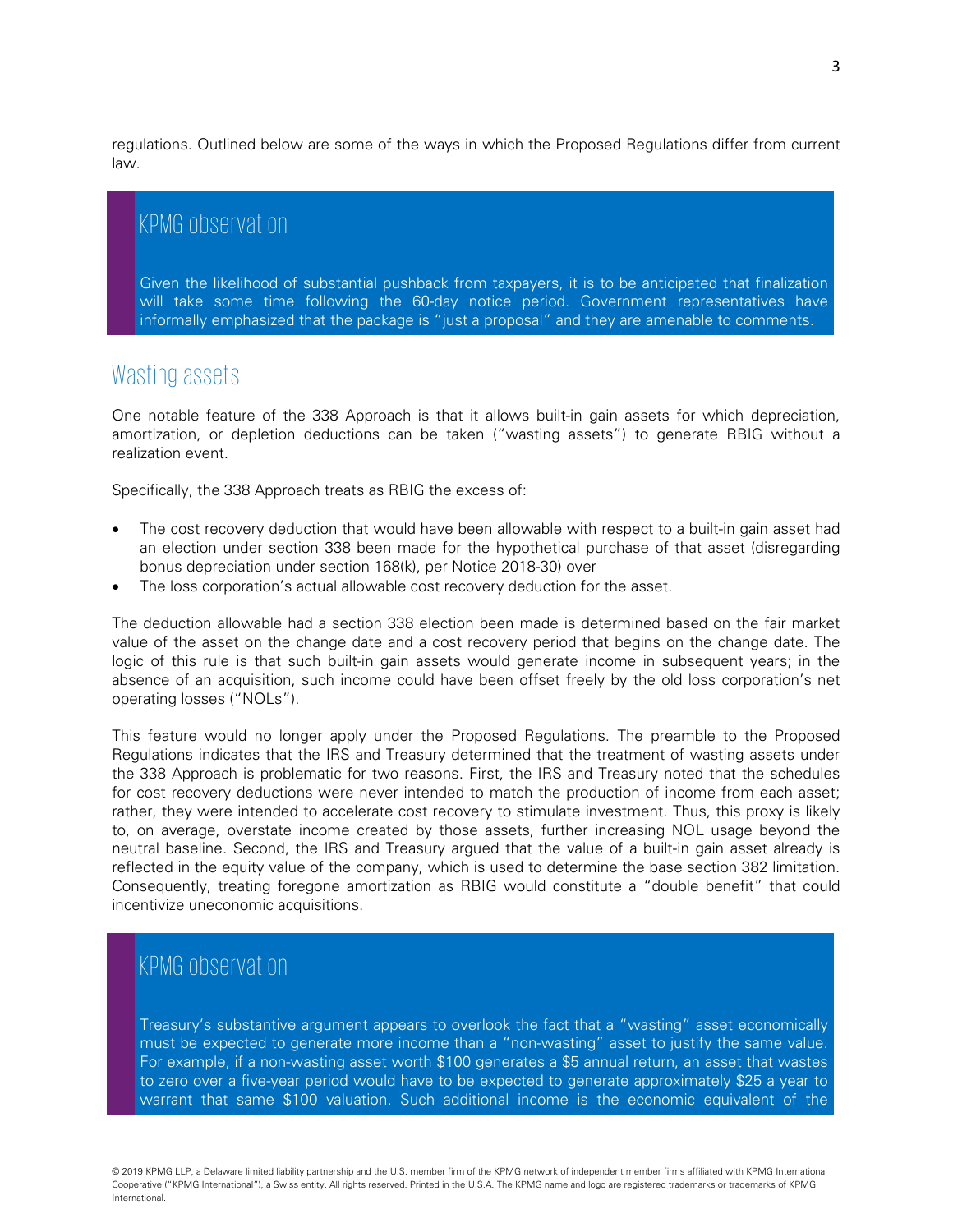recognition of built-in gain. Failure to capture that gain in the section 382 rules arguably violates the neutrality principle by deterring economic transactions. In terms of the procedural argument, tax professionals acknowledge that the 338 Approach's method for estimating the income generated by the wasting of a wasting asset may have been over-inclusive because it was based on costrecovery schedules that did not tie directly to the actual economic wasting of the asset. However, that infirmity could have been addressed without eliminating the concept of wasting assets entirely. Treasury could have instead required taxpayers to prove out the actual income produced by the asset that, if the asset had not been in a built-in gain position, would have been offset by basis recovery.<sup>[7](#page-4-2)</sup>

# KPMG observation

The new bonus depreciation rules already incentivize many loss corporations anticipating an ownership change to engage in an asset transaction rather than a stock transaction, often incurring additional transaction costs. Tax professionals anticipate that eliminating the wasting assets benefit will increase that trend. They also note, however, that engaging in an asset transaction may be easier in certain industries than others. Loss corporations that have significant intangible assets (e.g., technology companies or service industry companies) may be particularly disadvantaged by the elimination of this rule.

#### <span id="page-4-0"></span>Modification to treatment of deferred deductions

The 1374 Method under Notice 2003-65 is very restrictive. It includes built-in deduction items as RBIL only if they would already have been deducted by an accrual-method taxpayer before the change date, generally modified only to account for amounts for which the economic performance rule is deferring the deduction. In other words, with certain limited exceptions, if anything other than the economic performance requirement would cause the item not to be deductible, that item does not give rise to RBIL under Notice 2003-65.

Under the Proposed Regulations, however, deductions are treated as RBIL (and therefore affect the NUBIG/NUBIL calculation) even if they are deferred as a result of a taxable income or timing limitation.

### KPMG observation

l

This change is a significant shift from the approach in Notice 2003-65, which will cause many more items to be treated as RBIL.

#### <span id="page-4-1"></span>Modification to treatment of contingent liabilities

Under Notice 2003-65, the estimated value of contingent deductible liabilities (as of the change date) was subtracted as part of the NUBIG/NUBIL calculation. However, the ultimate payment of such liabilities did

<span id="page-4-2"></span> $<sup>7</sup>$  Note that the legislative history to section 384 expressly recognizes that income associated with assets that have been</sup> prematurely depreciated is the equivalent of built-in gain. H.R. REP. NO. 100-495 (1987).

<sup>© 2019</sup> KPMG LLP, a Delaware limited liability partnership and the U.S. member firm of the KPMG network of independent member firms affiliated with KPMG International Cooperative ("KPMG International"), a Swiss entity. All rights reserved. Printed in the U.S.A. The KPMG name and logo are registered trademarks or trademarks of KPMG International.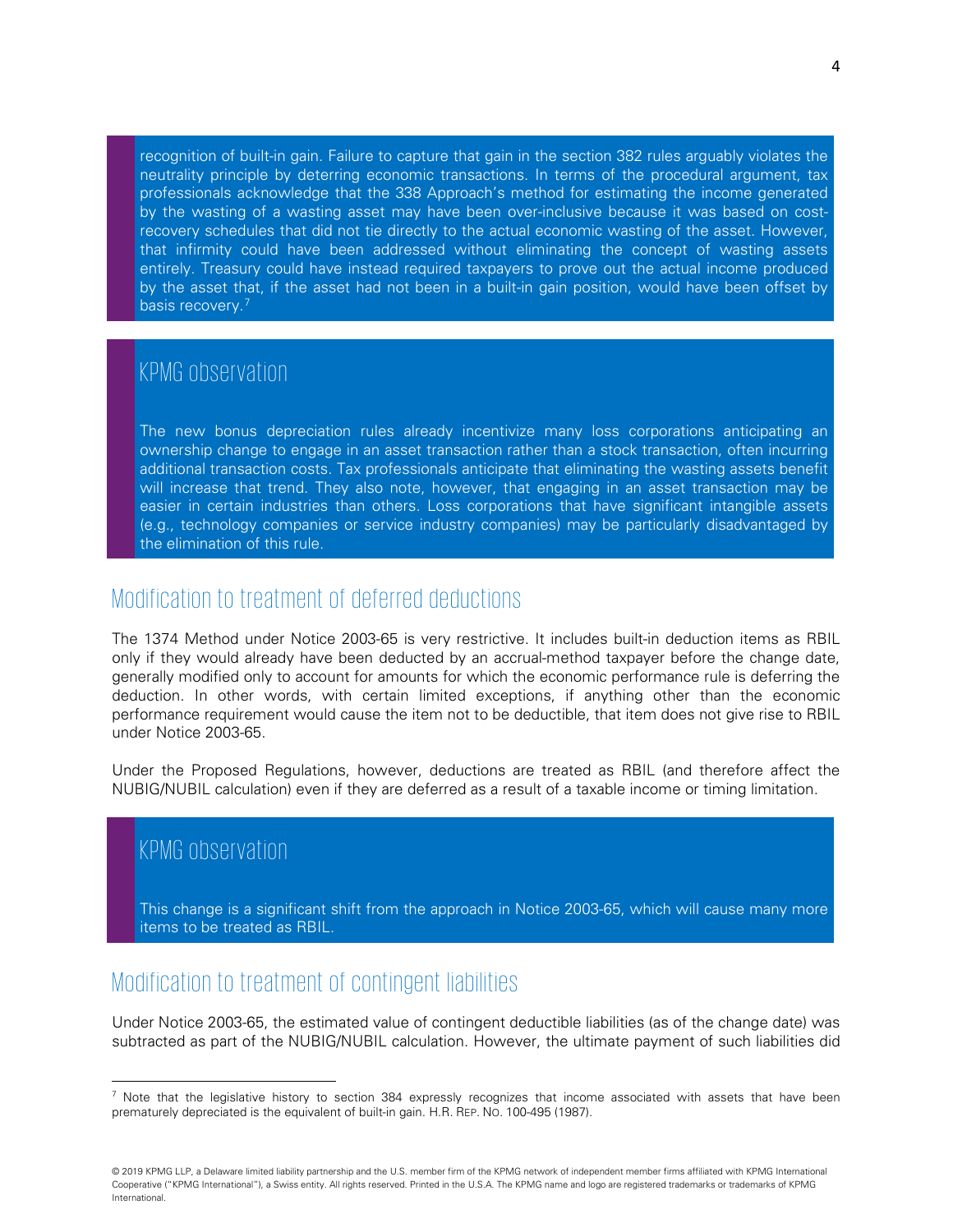not give rise to RBIL. The preamble to the Proposed Regulations notes that this asymmetry violates the principle of neutrality between pre-change and post-change deductions. Therefore, the Proposed Regulations treat payments on a contingent liability as RBIL to the extent of the estimated value of the contingent liability as of the change date.

# KPMG observation

The asymmetry under Notice 2003-65 could have been resolved as easily—more easily, because it would have eliminated the need to value contingent liabilities on the change date—by removing contingent liabilities from the NUBIG/NUBIL calculation. Including contingent liabilities as RBIL is fundamentally inconsistent with the accrual method.

#### KPMG observation

Treating contingent liabilities as RBIL (and as a subtraction from the NUBIG/NUBIL calculation) can lead to incongruous results when a taxpayer has contingent liabilities that are also associated with anticipated income items. If the associated income item does not meet strict accrual standards, it is not taken into account, which leads to distortive results. For example, an insurance company will often have contingent deductible liabilities associated with potential claims, but if such claims were to mature, it would also have related taxable income as a result of the release of reserves. The Proposed Regulations appear to take into account the contingent deductible liabilities but not the associated income, which could cause significant distortion.

While some distortions may have existed in Notice 2003-65 as well, under current law, taxpayers facing such aberrational results can choose to follow the statutory language instead of the safe harbor in the notice. That option will no longer be available if the Proposed Regulations are finalized.

#### <span id="page-5-0"></span>Modification to treatment of bad debt deductions

The 1374 Approach under Notice 2003-65 treated as RBILs only those bad debt deductions taken in the first 12 months of the recognition period. This mirrored the approach to cancellation of debt income ("COD"), which could give rise to RBIG only if recognized in that period. Under the Proposed Regulations, bad debt deductions, to the extent attributed to built-in loss on the change date, are treated as RBILs if recognized at any time during the recognition period.

# KPMG observation

Expanding the period for bad debt deductions will capture RBILs that would not have been caught under Notice 2003-65. The rule is incongruous with the proposed treatment of COD (discussed below) which can only give rise to a benefit if recognized in the first 12 months of the recognition period.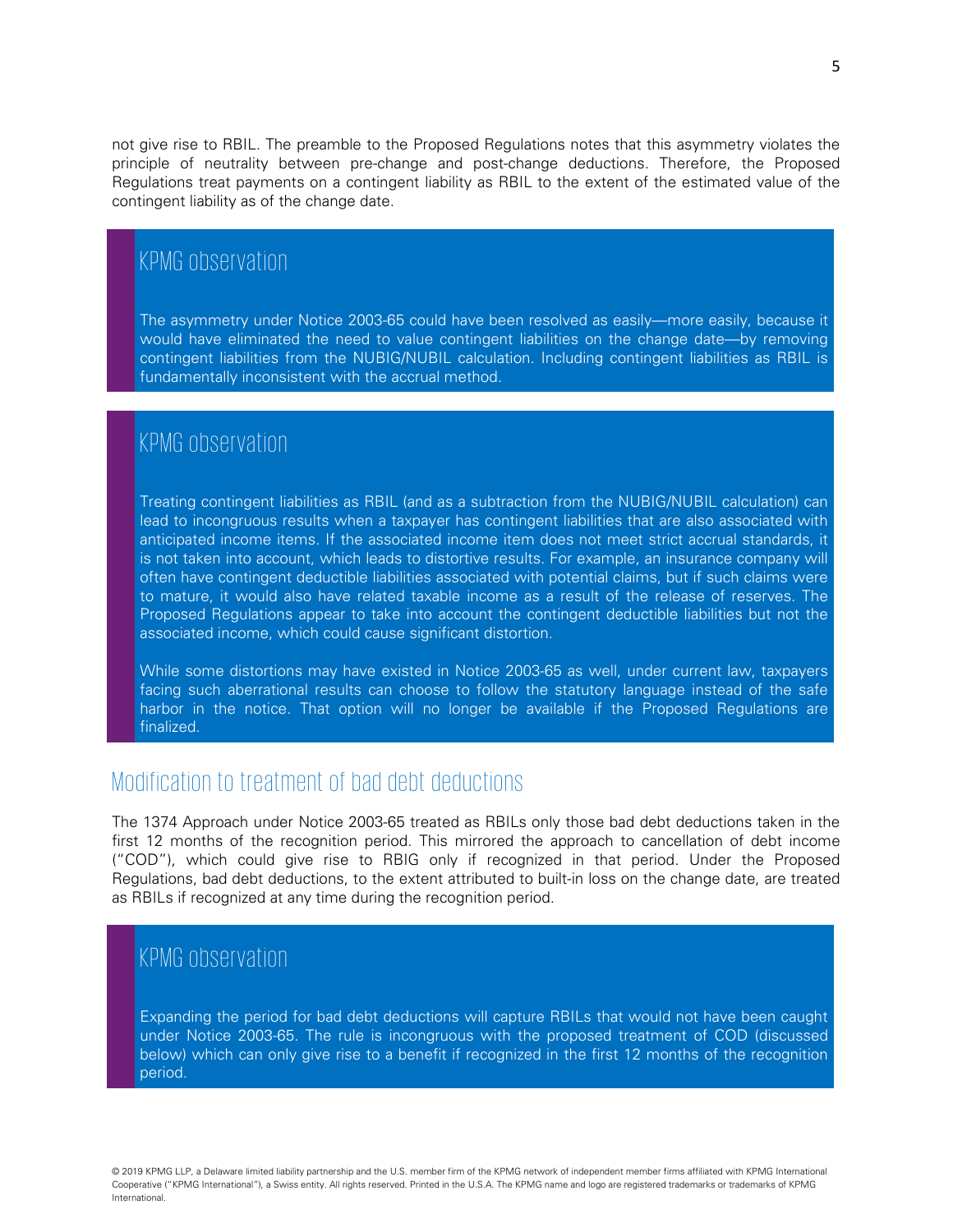# KPMG observation

Because there is no longer an automatic presumption of RBIL, taxpayers may be able to establish that bad debt deductions, even in the first year, were not actually built in on the change date. For example, taxpayers such as banks that regularly reserve and deduct a portion of their debt portfolios each year may now be able to avoid RBIL treatment on a portion of their post-change bad debt deductions. Posit a taxpayer that has a 10% reserve against a particular portfolio of debt because each debt has a 90% likelihood of being paid in full and a 10% likelihood of becoming wholly worthless. When an instrument in the portfolio becomes worthless in the recognition period, can the taxpayer treat only 10% of the resulting bad debt deduction as built-in loss?

#### <span id="page-6-0"></span>Built-in COD

.

 $\overline{\phantom{a}}$ 

Under Notice 2003-65, NUBIG or NUBIL is determined by calculating the net amount of gain or loss that would be recognized in a hypothetical sale of the assets of the loss corporation immediately before the ownership change. Notice 2003-65 provides that NUBIG or NUBIL is calculated by determining the amount that would be realized "if immediately before the ownership change the loss corporation had sold all of its assets, including goodwill, at fair market value to a third party that assumed all of its liabilities...."<sup>[8](#page-6-1)</sup> If the hypothetical third party assumes all of the liabilities of the loss corporation, the amount realized cannot be less than the adjusted issue price of the loss corporation's outstanding liabilities.<sup>[9](#page-6-2)</sup> Therefore, the NUBIG/NUBIL calculation set forth in Notice 2003-65 will, in practice, reflect built-in COD of an insolvent loss corporation. The IRS acknowledged this result in at least one private letter ruling.<sup>[10](#page-6-3)</sup>

If, for example, a loss corporation has assets valued at \$100, with an aggregate adjusted basis of \$100, and outstanding recourse debt of \$200, the amount realized in a hypothetical sale would be \$200 (the amount of the outstanding liabilities), and the loss corporation would have a \$100 NUBIG. If, on the other hand, NUBIG/NUBIL was calculated by reference to the fair market value of the assets without a deemed assumption of liabilities, the loss corporation would have zero NUBIL/NUBIG. The additional \$100 gain that results from the inclusion of the liabilities of an insolvent loss corporation represents built-in COD.

#### KPMG observation

The inclusion of built-in COD into the NUBIL/NUBIG calculation often is proper from a policy

6

<span id="page-6-1"></span><sup>&</sup>lt;sup>8</sup> (Emphasis added). Under Notice 2003-65, the gross amount realized on such sale is then (i) decreased by the sum of (A) any deductible liabilities of the loss corporation that would be included in the amount realized on the hypothetical sale and (B) the loss corporation's aggregate adjusted basis in all of its assets; (ii) increased or decreased by the corporation's section 481 adjustments that would be taken into account on a hypothetical sale; and (iii) increased by any RBIL that would not be allowed as a deduction under sections 382, 383 or 384 on the hypothetical sale. To the extent the amount realized under such calculation is positive, such amount is the loss corporation's NUBIG; to the extent it is negative, such amount is the loss corporation's NUBIL.

<span id="page-6-2"></span><sup>&</sup>lt;sup>9</sup> See, e.g., Comm'r v. Tufts, 461 U.S. 300 (1983) (amount realized on the sale of underwater property for a nominal sum plus the buyer's agreement to take the property subject to a mortgage was equal to the amount of the mortgage liability assumed by the buyer).

<span id="page-6-3"></span><sup>&</sup>lt;sup>10</sup> See, PLR 201051019 (Sept. 14, 2010) (including in the NUBIG/NUBIL calculation liabilities that were discharged on the change date).

<sup>© 2019</sup> KPMG LLP, a Delaware limited liability partnership and the U.S. member firm of the KPMG network of independent member firms affiliated with KPMG International Cooperative ("KPMG International"), a Swiss entity. All rights reserved. Printed in the U.S.A. The KPMG name and logo are registered trademarks or trademarks of KPMG International.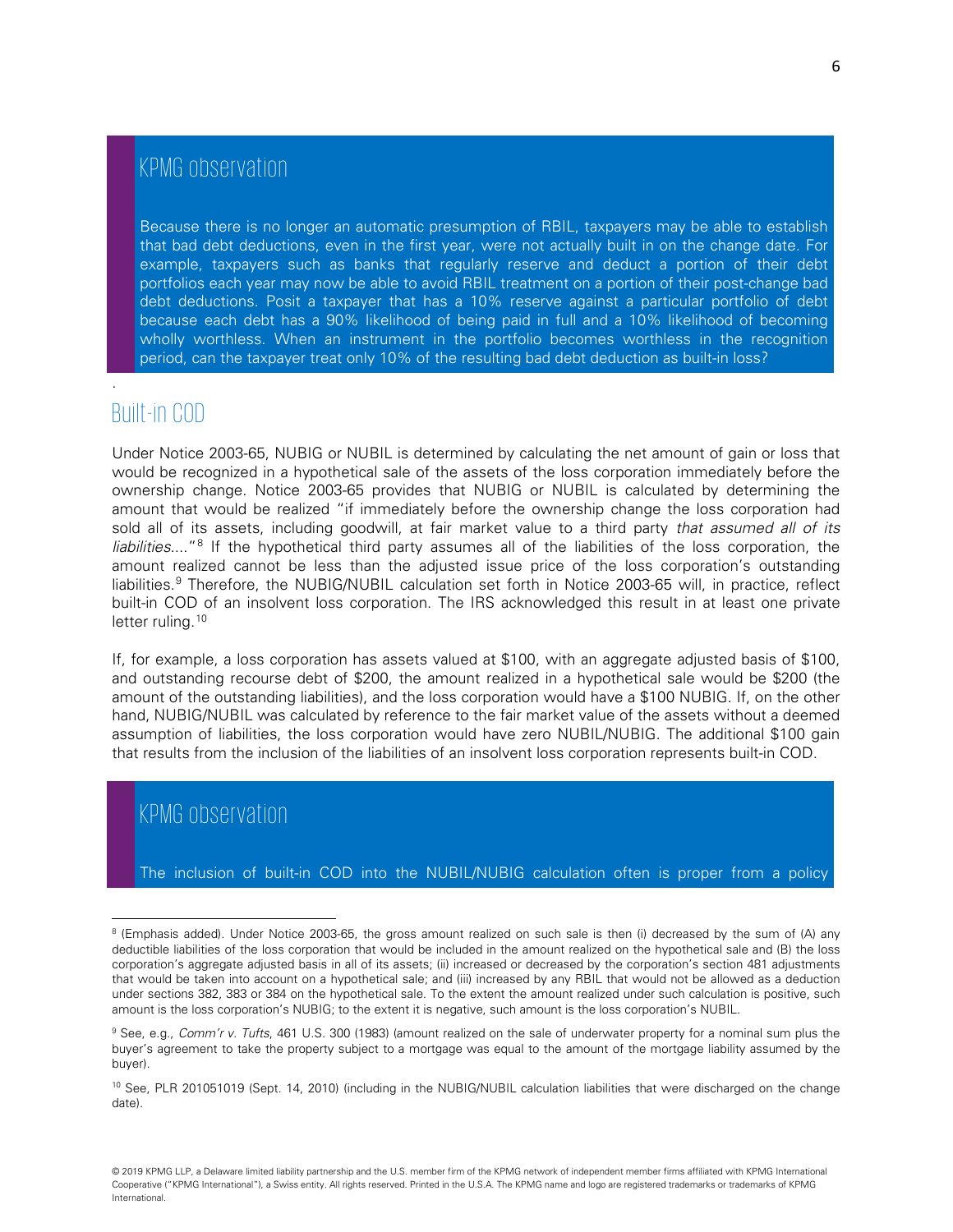perspective because in many circumstances a loss corporation will recognize RBIG post-change that is attributable to COD that was built in pre-change (e.g., when COD is included in gross income or when COD excluded from gross income under section 108 results in a reduction in basis in assets that are later sold at an increased gain). Under the principles of section 382(h), such amounts should not be subject to the section 382 limitation. Therefore, it is appropriate to include such amounts as NUBIG. However, there are circumstances in which the policy argument is less persuasive, e.g., when a loss corporation applies section 108 to reduce pre-change NOLs, rather than basis in assets.

The Proposed Regulations would modify the treatment of built-in COD. First, the Proposed Regulations modify the calculation of NUBIG/NUBIL. The Proposed Regulations generally provide that a loss corporation's NUBIG, if positive, or NUBIL, if negative, is the amount equal to:

- (A) the sum of the amount that would be realized if, immediately before the ownership change, the loss corporation—(1) had satisfied each inadequately secured nonrecourse liability by surrendering to the creditor all of the assets securing that debt; and (2) had sold at fair market value to an unrelated third party, with the hypothetical buyer assuming no liabilities, all of its "Section 382 assets"<sup>[11](#page-7-0)</sup> other than those described in prior clause (1); decreased by
- (B) the aggregate adjusted basis of the loss corporation's Section 382 assets immediately before the ownership change; decreased by
- (C) the amount of any non-contingent deductible liability of the loss corporation (determined without regard to any taxable income or timing limitation); decreased by
- (D) the estimated value of any contingent deductible liability (determined without regard to any taxable income or timing limitation); increased or decreased by
- (E) the loss corporation's section 481 adjustments that would be taken into account on the deemed sale described in clause (A); increased by
- (F) the amount that would be treated as RBIG under the Proposed Regulations if all potential built-in gain items (except for RBIG recognized on the disposition of an asset) were properly taken into account during the recognition period; decreased by
- (G) the amount that would be treated as RBIL under the Proposed Regulations if all potential built-in loss items (except for RBIL recognized on disposition of an asset) were properly taken into account during the recognition period.

# KPMG observation

l

This calculation distinguishes recourse and nonrecourse debt, presumably because of the different results under general income tax principles when property is transferred in satisfaction of nonrecourse debt versus recourse debt. When encumbered property is transferred in full

<span id="page-7-0"></span><sup>&</sup>lt;sup>11</sup> "Section 382 assets" are defined as any asset of the loss corporation immediately before the ownership change, other than other than (i) cash or cash items, (ii) any marketable security which has a value which does not substantially differ from adjusted basis, and (iii) all accounts receivable, other than those that were acquired in the ordinary course of the loss corporation's business).

<sup>© 2019</sup> KPMG LLP, a Delaware limited liability partnership and the U.S. member firm of the KPMG network of independent member firms affiliated with KPMG International Cooperative ("KPMG International"), a Swiss entity. All rights reserved. Printed in the U.S.A. The KPMG name and logo are registered trademarks or trademarks of KPMG International.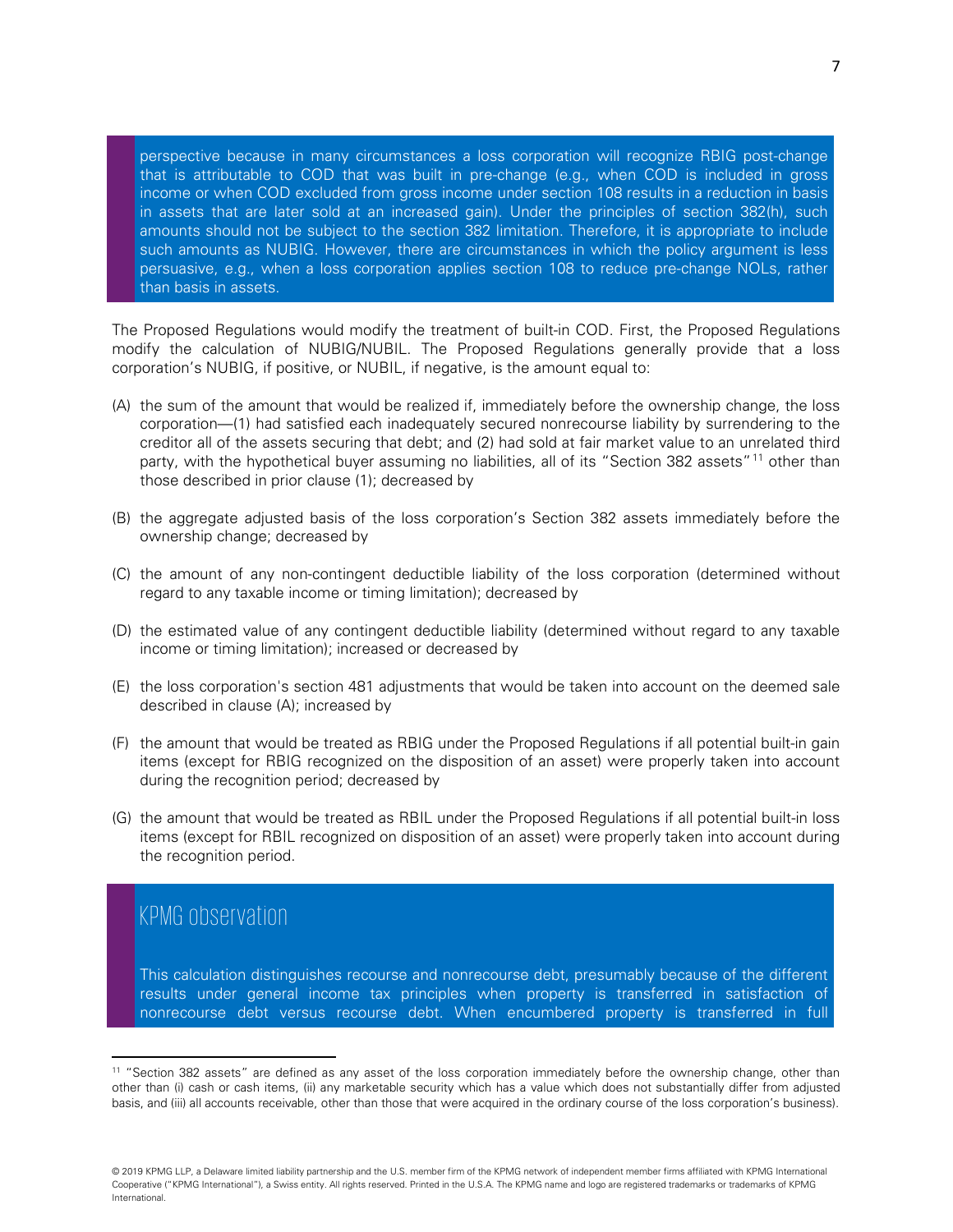satisfaction of nonrecourse debt, the entire amount of the debt is treated as amount realized for purposes of determining gain or loss, and the transfer does not result in COD.<sup>[12](#page-8-0)</sup> When encumbered property is transferred in full satisfaction of recourse debt, the tax consequences are bifurcated. The fair market value of the encumbered property is treated as the amount realized for purposes of determining gain or loss (i.e., the debtor should recognize gain or loss in an amount equal to the difference between the fair market value of the encumbered property and its adjusted basis). In addition, the debtor should realize COD in an amount equal to the excess of the amount of the debt over the fair market value of the encumbered property (i.e., the amount of the debt that was cancelled in connection with the transfer). Hence, any amounts from a transfer of underwater encumbered property in satisfaction of recourse debt is generally part gain or loss and part COD.<sup>[13](#page-8-1)</sup>

#### KPMG observation

This approach appears to take into account all built-in COD in inadequately secured nonrecourse debt in the NUBIG/NUBIL calculation, while underwater recourse debt is only taken into account when it will give rise to RBIG. Thus, taxpayers may get favorable results where the debtor is a disregarded entity, such that all its debt is treated as nonrecourse to the loss corporation for U.S. federal income tax purposes.

#### KPMG observation

The formula appears to double count certain items. For example, Clause (G) appears to reduce the NUBIG/NUBIL calculation for amounts that would be treated as RBILs for excess cost-recovery or bad debt deductions, which are already included in the formula under Clause (B). Similarly, it includes deductions for payments of deductible liabilities, which are already included in Clauses (C) and (D). Tax professionals anticipate that the anti-duplication rule would be interpreted to prevent actual double counting.

Furthermore, the Proposed Regulations provide an adjustment to the NUBIG/NUBIL calculation for certain COD that would also be treated as RBIG under the Proposed Regulations. The Proposed Regulations provide that COD recognized during the post-change period generally would not be treated as RBIG. However, the Proposed Regulations would provide taxpayers with the option to treat COD recognized on pre-change debt during the first 12 months of the recognition period as RBIG in certain cases.

l

<span id="page-8-0"></span><sup>12</sup> Reg. § 1.1001-2(a)(1), (b); Comm'r v. Tufts, 461 U.S. 300 (1983) rev'g 651 F.2d 1058 (5th Cir. 1981); PLR 9302001 (Aug. 31, 1992).

<span id="page-8-1"></span><sup>13</sup> Reg. § 1.1001-2(a)(2), (c) Example 8.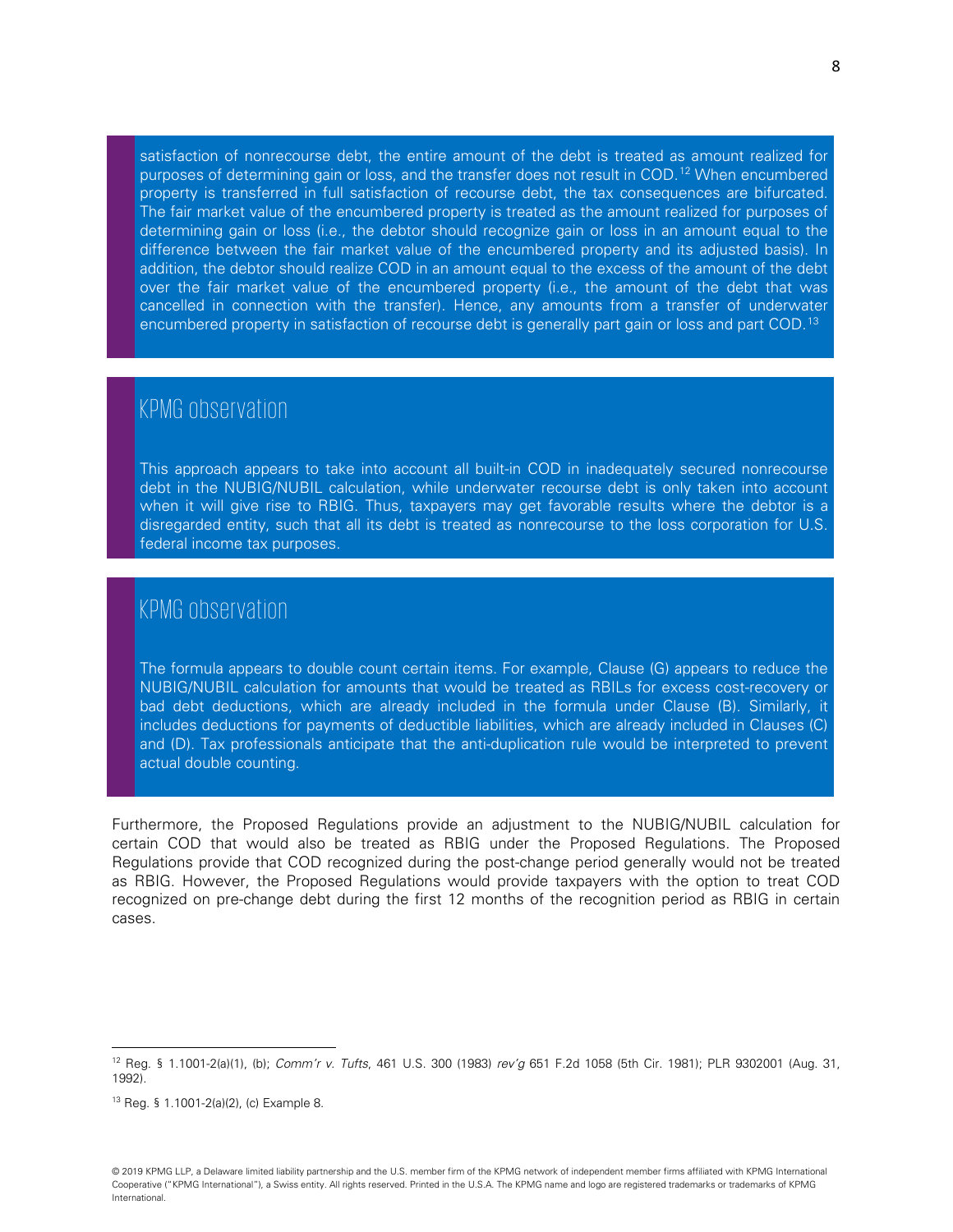# KPMG observation

The Proposed Regulations limit RBIG treatment to COD recognized on pre-change debt. There is no provision to address debt that is treated as newly issued merely as a result of a significant modification under Reg. section 1.1001-3. Arguably COD with respect to modified debt which has the same adjusted issue price as pre-change debt should be eligible for RBIG if it otherwise qualifies.

Specifically this option is available with respect to recourse debt that gives rise to: (1) taxable COD, and (2) excluded COD, to the extent section 108(b) reduces attributes that are not pre-change losses, including reduction of the basis of the loss corporation's assets that were not held at the time of the ownership change.

The amount of RBIG that can arise from these provisions generally is capped at (1) the amount of recourse liabilities discharged by the federal bankruptcy court (when the loss corporation is under the jurisdiction of a court under title 11 of the United States Code on the change date), or (2) the extent to which the adjusted issue price of the recourse liabilities taken into account in determining insolvency exceeds the sum of (A) the fair market value of assets of the corporation that are not securing nonrecourse debt and (B) the excess value of assets securing nonrecourse debt over the amount of debt they secure immediately before the ownership change (when not in bankruptcy). The amount of COD that could be taken into account as RBIG under these provisions is added to the NUBIG/NUBIL calculation.

### KPMG observation

The cap for insolvency appears to add in the value of assets securing nonrecourse debt only to the extent that the assets in the aggregate exceed all nonrecourse debt in the aggregate. This appears to be a misstatement, which tax professionals anticipate would be corrected in final regulations. The example implementing this calculation takes into account the sum of the excess of assets securing each nonrecourse debt over the amount of that debt, which is more consistent with the apparent goal of limiting the RBIG benefit to the extent of insolvency before the ownership change.

Excluded COD from recourse debt that applies to reduce the tax basis of a loss corporation's Section 382 assets (i.e., assets held immediately before the ownership change, as opposed to assets not held at the time of the ownership change), does not give rise to immediate RBIG. However, the basis reduction is treated as occurring immediately before the ownership change for purposes of computing NUBIG/NUBIL, such that the corresponding amount of excluded COD is included in the NUBIG/NUBIL computation.

#### KPMG observation

Although the preamble states that the adjustment to basis of assets is treated as occurring immediately before the ownership change for both NUBIG/NUBIL and RBIG/RBIL, it does not

<sup>© 2019</sup> KPMG LLP, a Delaware limited liability partnership and the U.S. member firm of the KPMG network of independent member firms affiliated with KPMG International Cooperative ("KPMG International"), a Swiss entity. All rights reserved. Printed in the U.S.A. The KPMG name and logo are registered trademarks or trademarks of KPMG International.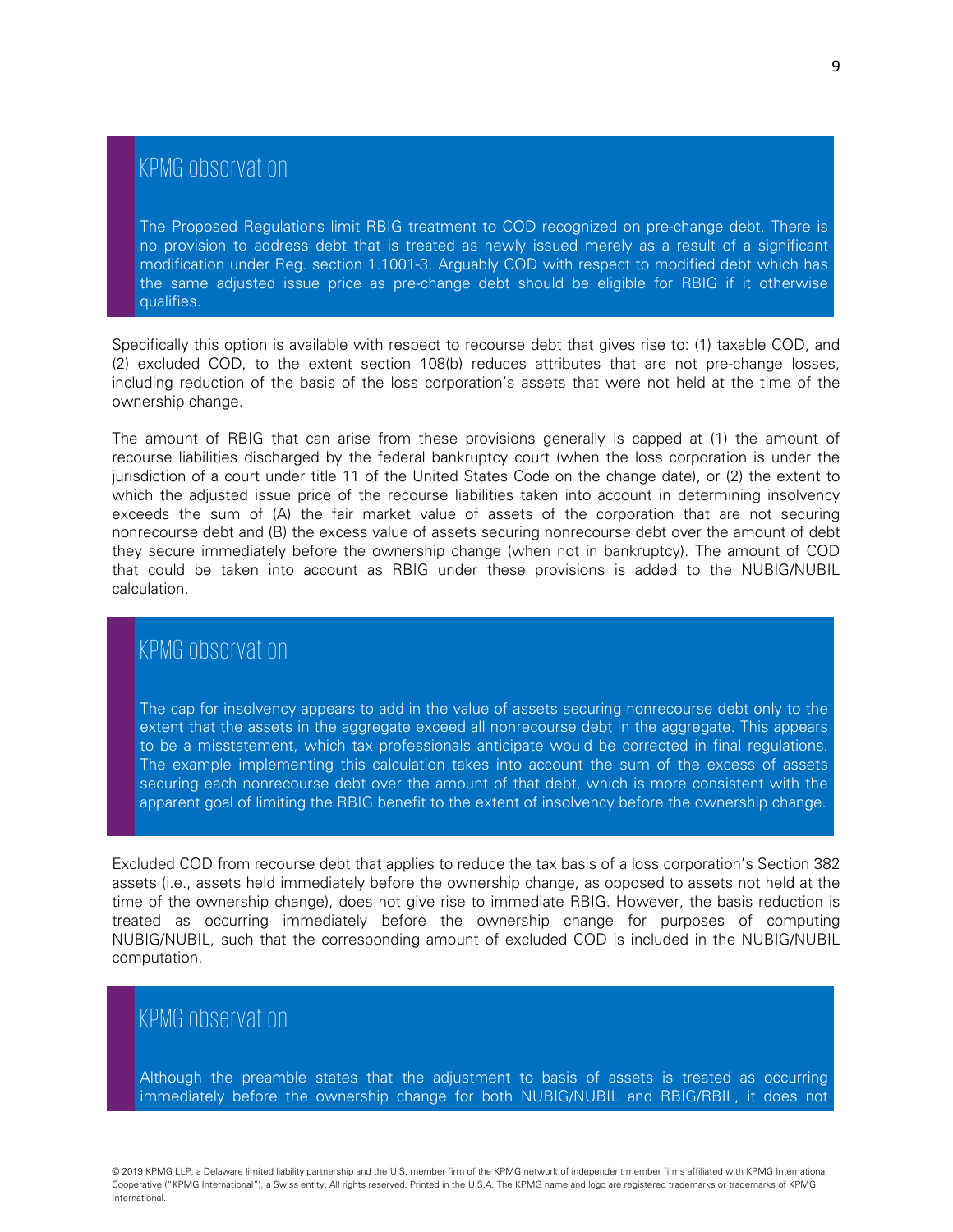appear that the text of the Proposed Regulations properly captures that reduction for purposes of computing RBIG/RBIL. This appears to be an oversight that it is anticipated would be corrected in final regulations.

The option to treat certain COD recognized on pre-change debt during the first 12 months of the recognition period as RBIG is also available with respect to nonrecourse debt that gives rise to: (1) taxable COD; and (2) excluded COD to the extent section 108(b) reduces attributes that are not prechange losses, including reduction in the basis of assets that the loss corporation did not own immediately before the ownership change. The amount of RBIG that can arise from these provisions is capped at the amount by which the adjusted issue price of the nonrecourse debt exceeds the fair market value of the property securing the debt immediately before the ownership change. No corresponding adjustment is made to the NUBIG/NUBIL computation, as the full amount of excess nonrecourse debt is already taken into account in that calculation, so an adjustment would be duplicative.

As with recourse debt, excluded COD from nonrecourse debt that applies to reduce the tax basis of assets that the loss corporation owned immediately before the ownership change (as opposed to assets not owned immediately before the ownership change), does not give rise to immediate RBIG. However, the basis reduction is treated as occurring immediately before the ownership change for purposes of computing RBIG/RBIL. Consequently, if the asset with the reduced basis is disposed of during the recognition period, any additional gain resulting from the reduction should be treated as RBIG at that time.

#### KPMG observation

The preamble indicates that different rules apply when COD results in a reduction in basis in assets held immediately before the ownership change (which gives rise to RBIG only on disposition of the underlying asset) versus those not held immediately before the ownership change (which gives rise to immediate RBIG with respect to the COD) because a taxpayer cannot adjust NUBIG/NUBIL or generate RBIG with respect to an asset that was not held immediately before the ownership change. However, this rule appears to create a strong incentive to cycle assets after the ownership change to get into the more favorable immediate RBIG situation.

### KPMG observation

The Proposed Regulations refer only to excluded COD that reduces the loss corporation's Section 382 assets—a defined term that excludes cash or cash items; any marketable security which has a value which does not substantially differ from adjusted basis; and all accounts receivable, other than those that were acquired in the ordinary course of the loss corporation's business. The use of this term has the effect of denying an RBIG or NUBIG benefit for built-in gain created as a result of section 108(b) attribute reduction in excluded assets owned immediately before the ownership change. There does not appear to be a good policy rationale for that distinction.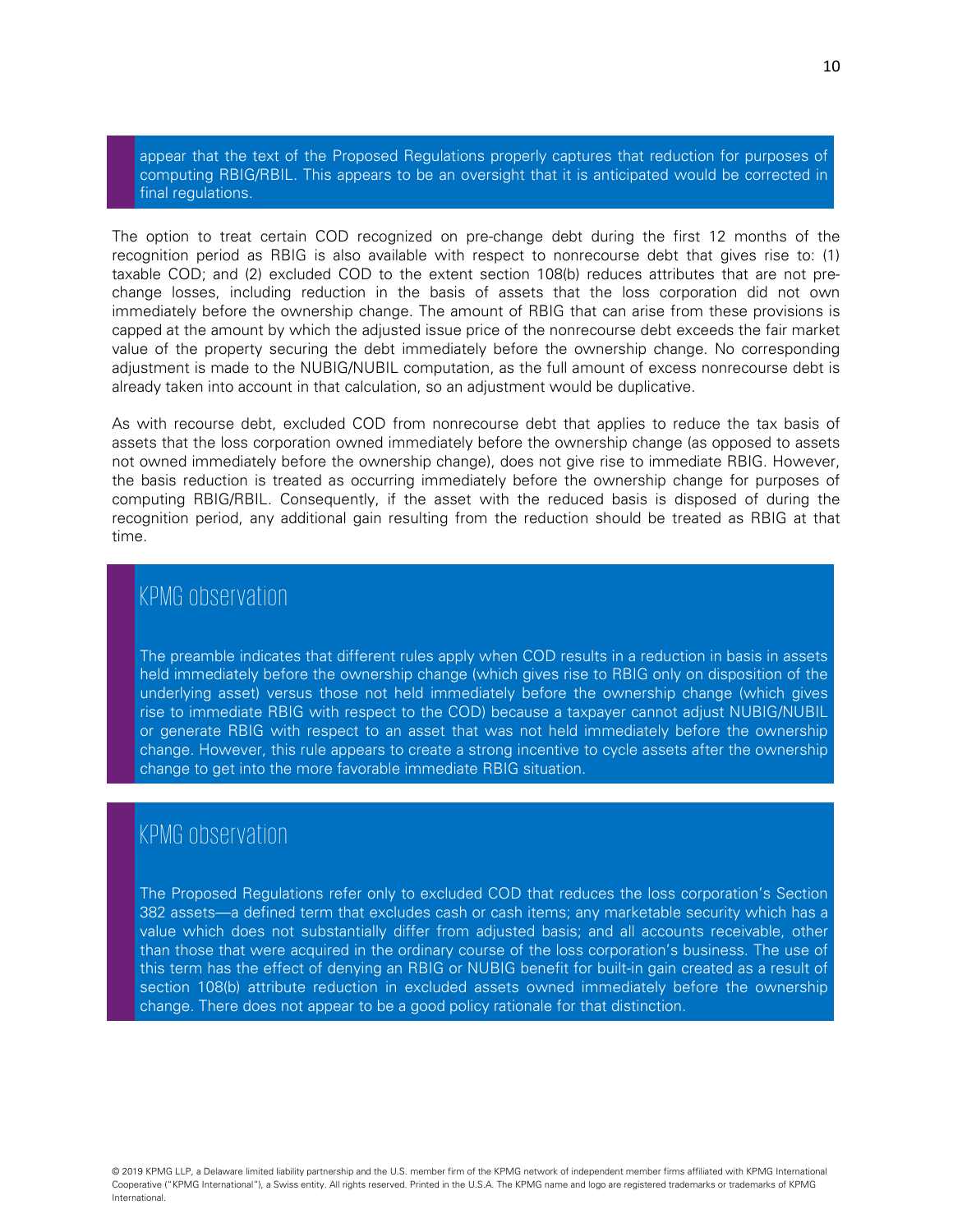# KPMG observation

Query whether a reduction in the basis of assets that takes place after the ownership change as a result of COD recognized before the ownership change (but in the year of the ownership change), should also give rise to RBIG and/or create an adjustment in the computation of NUBIG/NUBIL. Note that this issue arises under Notice 2003-65 as well, but the issuance of regulations may be a good opportunity to resolve it.

### KPMG observation

Under current law, the recognition period begins on the change date; however, the pre-change period also includes the change date. This can lead to some aberrational results. The IRS and Treasury requested comments on the possibility of redefining the recognition period to begin on the date after the ownership change. The Proposed Regulations limit RBIG treatment to COD recognized during the first 12 months of the recognition period. Presumably if the definition of the recognition period is changed to exclude the change date, adjustments would be made to the COD rules to allow change-date COD to benefit from these rules.

The Proposed Regulations further indicate if a loss corporation enters or leaves a consolidated group on the date of an ownership change, the principles of Reg. section 1.1502-76(b) apply in determining the treatment of any taxable item for purposes of this section. Accordingly, items that are includible under the end of the day rule in the tax year that ends as a result of the change in status of a loss corporation are not treated as recognized or taken into account during the recognition period, nor are they included in the determination of NUBIG or NUBIL. Thus, COD that is includible in the tax year that ends as a result of the member's change in status does not generate RBIG and is not includible in NUBIG / NUBIL.

# KPMG observation

The Proposed Regulations provide no other discussion of how they might interface with the consolidated return rules. For example, if COD results in the reduction to the basis of subsidiary stock which then results in reduction to subsidiary pre-change NOLs, would the group nonetheless get to increase its NUBIG/NUBIL calculation because there was a reduction in a Section 382 asset (the stock)? If not, would there be an adjustment later on if the stock is disposed of in the recognition period, causing the recognition of gain related to the pre-change COD?

### <span id="page-11-0"></span>Modification to treatment of cost recovery deductions

The 1374 Method set forth in Notice 2003-65 treats as RBIL all amounts allowable as depreciation, amortization or depletion deductions during the recognition period, except to the extent the loss corporation establishes that the amount is not attributable to the excess of an asset's adjusted basis over its fair market value on the change date. Notice 2003-65 provides that loss corporation may use any reasonable method to establish that the amortization deduction amount is not attributable to an asset's built-in loss on the change date. One acceptable method set forth in Notice 2003-65 is to compare the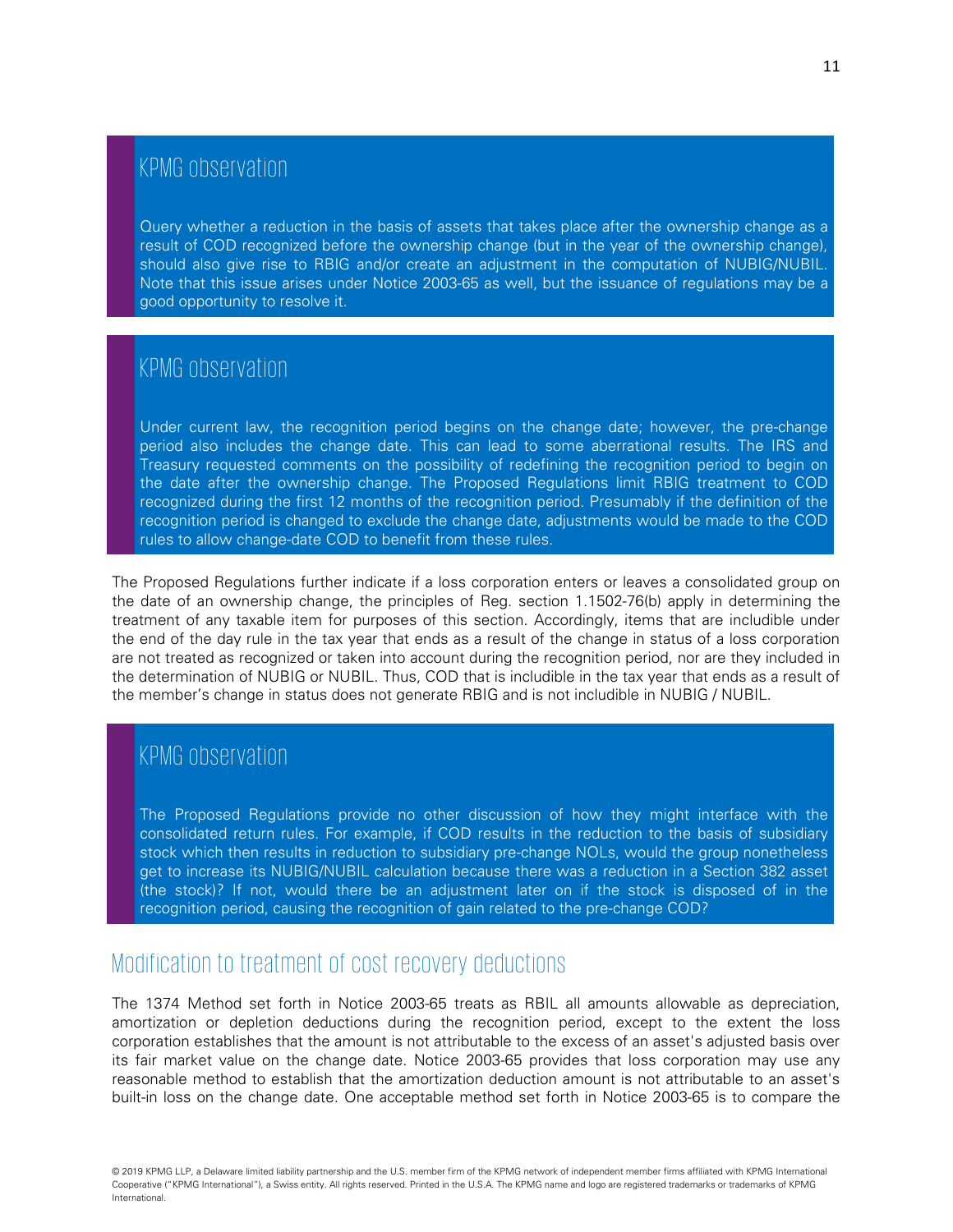amount of the cost-recovery deduction actually allowed to the amount of such deduction that would have been allowed had the loss corporation purchased the asset for its fair market value on the change date.

The preamble to the Proposed Regulations notes that, because depreciation deductions under section 168 tend to be larger closer to the beginning of an asset's life, this approach can lead to absurd results. Thus, the Proposed Regulations would abandon this approach. Instead, the hypothetical cost recovery deduction would be computed by applying the same depreciation schedule actually used by the corporation to the fair market value of the asset.

### KPMG observation

Tax professionals with KPMG previously concluded that a reasonable method under Notice 2003- 65 would be to treat as RBIL the amount of the deduction that corresponds to the percentage of the basis that represented built-in loss on the change date, which effectively is the methodology prescribed in the Proposed Regulations. For example, consider an asset which amortizes on a straight-line basis over 15 years with basis of \$150, value of \$75, and a remaining cost-recovery period of 10 years on the change date. Because 50% of the basis in the asset represents the builtin loss, KPMG tax professionals historically have believed the proper approach is to treat 50% of each year's amortization deduction (i.e., \$7.5) as RBIL.

#### <span id="page-12-0"></span>Interplay between section 163(j) and section 382

Section 163(j), as significantly modified by the 2017 U.S. tax law (Pub. L. No. 115-97, also referred to as the Tax Cuts and Jobs Act ("TCJA")), limits the deduction for any tax year for business interest to the sum of (1) the business interest income of such taxpayer for such tax year, (2) 30% of the adjusted taxable income of such taxpayer for such tax year, plus (3) the floor plan financing interest of such taxpayer for such tax year. If an amount of business interest is not allowed as a deduction for a tax year due to the section 163(j) limitation, the amount is carried forward and treated as business interest paid in the next tax year (i.e., a disallowed business interest expense carryforward).

Section 382(d)(3) indicates that that carryovers of disallowed business interest expense under section 163(j) are to be treated as pre-change loss under rules similar to those that apply to limit net operating losses—i.e., that disallowed business interest expense can be subject to limitation under section 382. The preamble to the Proposed Regulations notes that disallowed interest under section 163(j) could likewise fall within the definition of an RBIL under section 382(h)(6), thereby causing such items to be counted twice for the purpose of section 382. To prevent this result, the Proposed Regulations provide that use of section 163(j) carryovers during the recognition period does not give rise to RBIL.

The Proposed Regulations also address the application of section 382(h) to business interest expense of a partnership that is disallowed under section 163(j) but not suspended under section 704(d) ("section 382 excess business interest expense").

As provided in section 163(j)(4)(B)(iii) and Prop. Reg. section 1.163-6(h)(3)(i), if a partner disposes of all or substantially all of its partnership interest, the adjusted basis of the partner in the partnership interest would be increased immediately before the disposition to reflect the partner's section 382 excess business interest expense from the partnership, if any. These Proposed Regulations would provide that, for purposes of determining RBIL, as well as for computing NUBIG or NUBIL, a loss corporation's adjusted basis in a partnership interest is adjusted as if the loss corporation disposed of all or substantially all of its partnership interests immediately before the ownership change.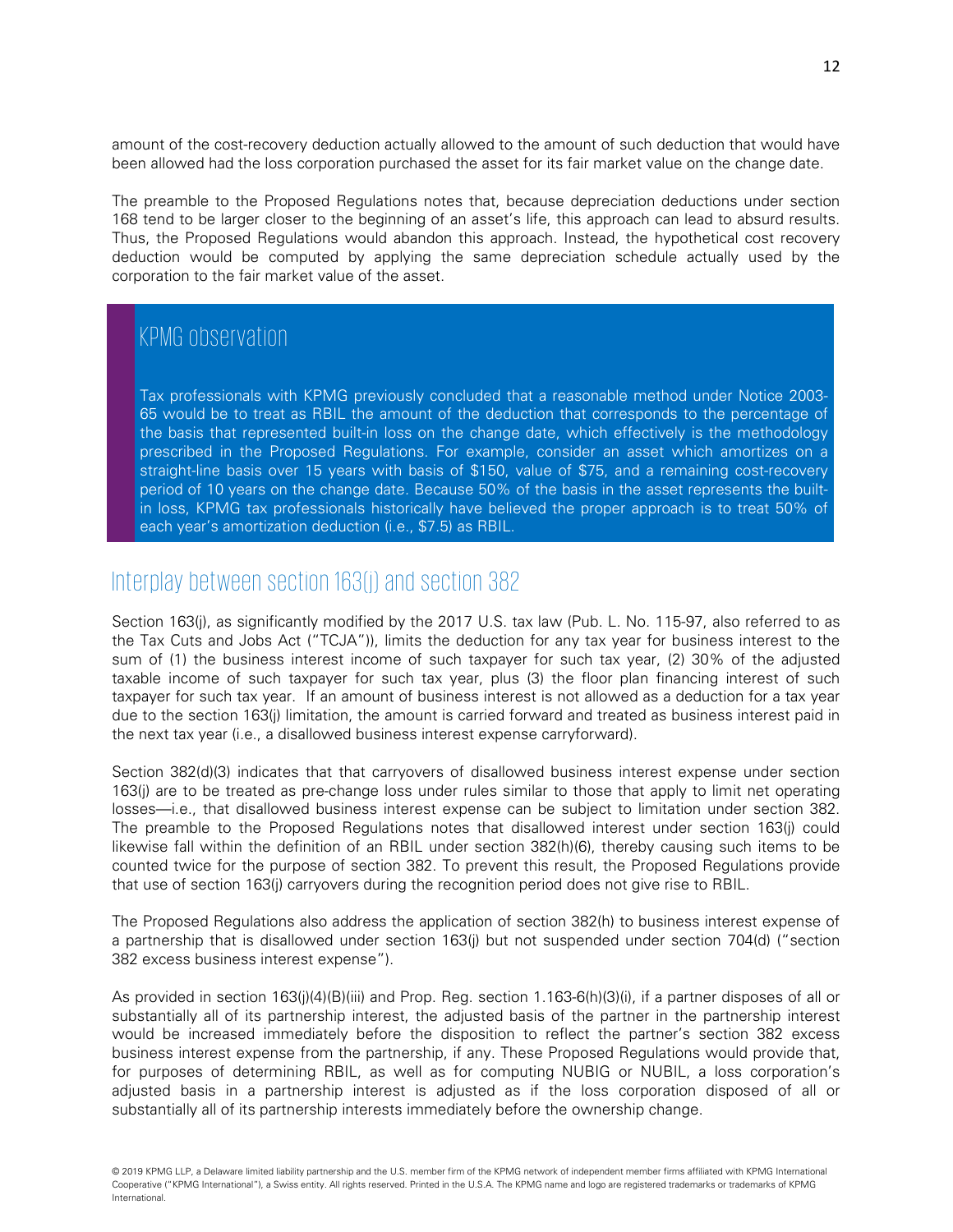This mechanism allows a deduction or loss equal to the section 382 excess business interest expense to be treated as RBIL, either when the loss corporation is able to deduct the section 382 excess business interest expense, or when it sells all or substantially of its partnership interest. In either case, no further adjustment to the loss corporation's NUBIG or NUBIL computation would be necessary, because the positive adjustment to the basis of the partnership interest ensures that an amount equal to the section 382 excess business interest expense already is included in the computation.

Treasury and the IRS have requested comments on whether certain excess business interest expense suspended under section 704(d) should also be treated as RBIL.